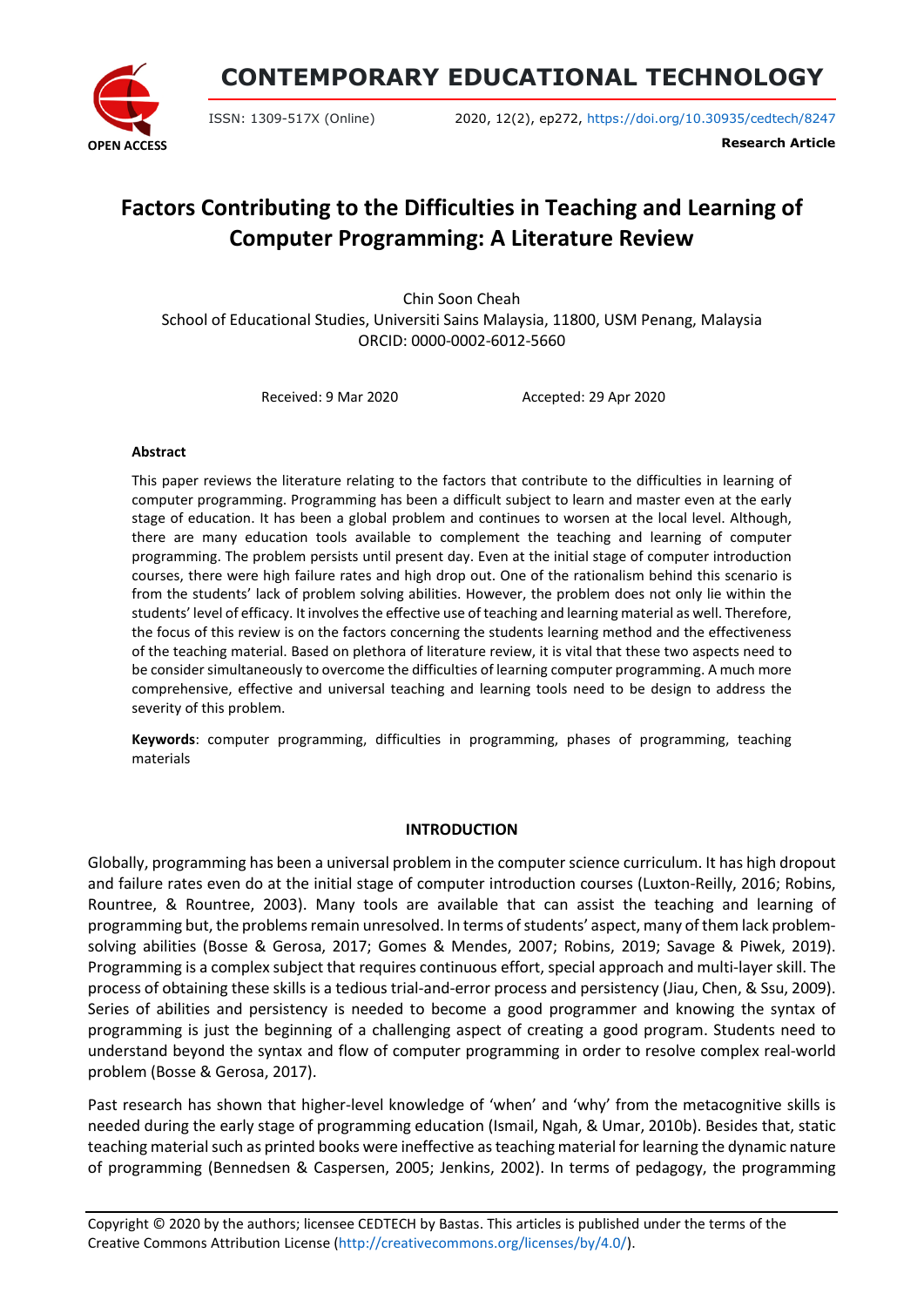language chosen should be less complex (Gomes & Mendes, 2007). Moreover, students' negative perception influences students' attitudes toward learning computer programming. Thus, it impaired the intrinsic motivation of the students to continue learning for success (Ng & Bereiter, 1991; Qian & Lehman, 2017; Robins, 2019).

#### **REVIEW METHOD**

To obtain a comprehensive and detailed understanding of the factors that contribute to the difficulties in teaching and learning of computer programming, the literature searching went through rigorous steps to ensure quality and accurate information we found. Online databases such as EBSCOhost, Eric, ProQuest, SAGE, ScienceDirect, and Taylor & Francis we searched asthey were a reliable source of channelsin providing educational literature in terms of computing and education. Keywords such as "computer programming", "teaching and learning", "contributing factors", and "difficulties in computer programming" were used. In order to get a more precise and accurate information, combinations of the keywords and search operators such as AND, NOT, and OR were used to further narrow down the search results.

#### **OVERVIEW**

Based on the findings from past researchers, it has shown that problems do occur at the initial stage of learning computer programming. Students' were having difficulties in understanding abstract programming concepts such as control structures, and creating an algorithm to solve concrete problems (Gomes & Mendes, 2007; Luxton-Reilly, 2016; Robins, 2019). Moreover, lack of consolidation of knowledge and abilities in problem solving skills and logic reasoning further deteriorate the problems during the early stage of learning (Bosse & Gerosa, 2017; Savage & Piwek, 2019).

Hence, the focus should be on the higher-level knowledge such as programming strategy and conditional approach. The knowledge of 'when' and 'why' from the meta-cognitive skills should be taught and instill during the early stage of programming education. The metacognition consists of knowledge about when and how a certain approach can be used to solve a problem in the learning process(Ismail, Ngah, & Umar, 2010a). Several studies have shown that lack of meta-cognitive skills in computer programming courses are one of the contributing factors that made student unable to solve a programming problem (Chetty & Barlow-Jones, 2014; Chetty & van der Westhuizen, 2014; Holvikivi, 2010; Robins, 2019).

Traditional teaching method using statics material such as books, notes, and slide does not seem to be effective methods in teaching of computer programming (Bennedsen & Caspersen, 2005; Zhang, Zhang, Stafford, & Zhang, 2019). The reason behind the ineffectiveness of statics teaching material is that it does not personalized to certain group students, but rather to a large crowd of audience from different continents. Moreover, it does not provide live interaction and dynamic elements to explain programming concept. It would be ideal if an instructor is available to give immediate feedback, and detailed explanation whenever is needed by the students. However, this is impossible due to time limitations, manpower, and the large numbers of students available in a single class. Furthermore, the usage of static printed materials in teaching of programming is definitely a pitfall in explaining dynamic programming concepts (Zhang et al., 2019). Some students failed to understand the dynamic nature of programs whenever static materials were used to explain to them (Gomes & Mendes, 2007).

This is further supported by findings that show some students might prefer learning alone whereas some might prefer a dynamic learning environment (Jenkins, 2002). The dynamic learning environment mentioned can consists of group discussion and interaction between peers (Zhang et al., 2019). Therefore, the existing teaching method using static material does not support the students' different learning styles. Thus, it is important that the instructor ensures that the teaching methods provided are able to accommodate the different groups of students.

In terms of pedagogy, instructors are more focused on teaching the syntax of programming language rather than promoting problem solving method. Furthermore, the chosen programming language for teaching is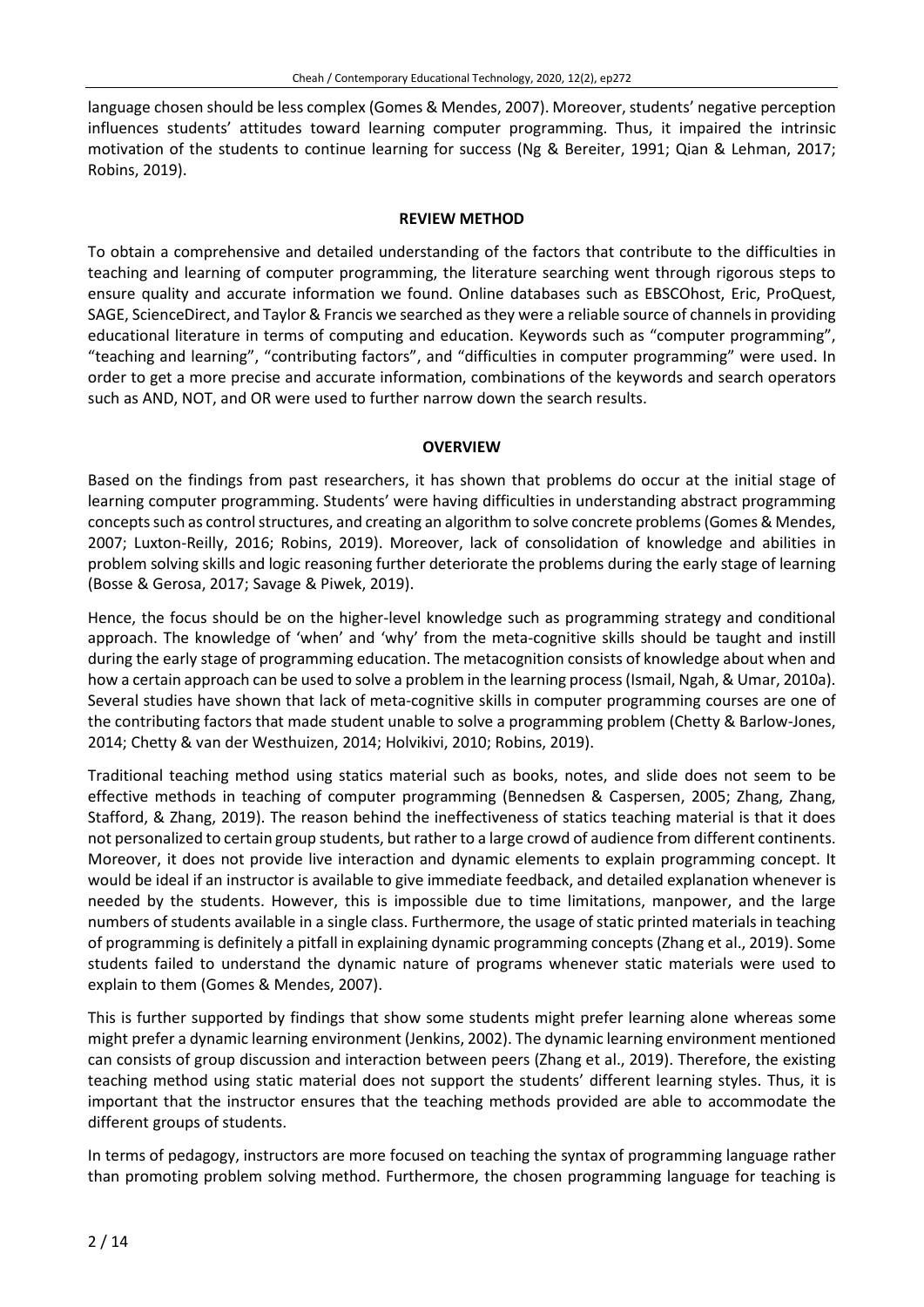based on popularity rather than based on pedagogic suitability (Gomes & Mendes, 2007). By choosing an inappropriate programming language for educational purposes, it does not only impaired the effectiveness of learning computer programming, but it further increases the difficulties for the students to understand the subject (Brown & Wilson, 2018; Savage & Piwek, 2019).

In nature, programming demands high level of abstraction and analytical thinking in producing an effective solution. This required applying certain programming concepts and algorithms. Thus, the selection of programming languages based on industry popularity is not suitable as it was developed for professional use rather than supporting education purposes. The programming language that is chosen should be easy to remember, less complex and self-explanatory to ease the learning cycle during the introduction stage (Gomes & Mendes, 2007; Robins, 2019).

In addition, programming subjects required persistency, continues learning, and knowledge from other subjects from time to time. Students often ask for the solution or give up whenever they face an obstacle. Past experiments had been conducted and the result showed that the relationship between mathematical problem-solving competencies and the programming abilities do exist in the introduction of programming courses (Gomes, Carmo, Bigotte, & Mendes, 2006). This is further supported by Byrne and Lyons (2001) which concluded that students who face difficulties in understanding in calculus, number theory, geometric and trigonometric concepts leads to difficulties in transforming textual problem into mathematical formula due to weak foundation of understanding the basic concept .

Besides that, from the aspect of students' psychologically, students tend to have negative connotation relating to programming subjects. The reason behind the implication of negative thought relating to computer programming subjects is due to the passing of comments, opinion and suggestion from their senior peer who has taken the subjects before (Jenkins, 2002). By having a negative thought and wrong impression, students believe that programming will be difficult. Hence, its effects and diminish the intrinsic motivation and does motivate them to learn for success (Ng & Bereiter, 1991).

The severity of the negative connotation relating to computer programming does not only affect the intrinsic motivation, it influences the students' attitude on computer programming as well. An individual attitude is determined by one's behaviour and signifies the cognitive action which will determine the success or failure of an individual in achieving a certain task. Research done by Tüysüz (2010) shows that there is a positive correlation between attitude and achievement. It is further supported by the research done by Baser (2013) which has also shown a positive correlation between the students' attitude and their achievement in computer programming as well.

According to Tan, Ting, and Ling (2009), computer programming has been a tough subject for instructors to teach and students to learn. The difficulties in learning of computer programming consist of few factors. Initially, students find it difficult in designing a program to solve a certain task. This is due to the reason that the students were unable to divide different functionality into procedures. Furthermore, students struggle while learning the syntax of the programming languages which is difficult to remember and understand (Bosse & Gerosa, 2017; Qian & Lehman, 2017). Meanwhile, the process of eliminating bugs in the program that is time consuming, and tedious further diminished the motivation of the students in excelling to learn the programming languages.

According to the research done by Ismail et al. (2010b), lecturers have identified four main problems in computer programming education. The lack of skills in analysing problems and understanding the programming concepts is the first problem encountered in computer programming education. This is due to the reason that students lack of prerequisite skills such as discrete mathematics and logic programming course. The second contributing factor is caused by the ineffective use of presentation techniques for problem solving. Usages of conventional techniques such as pseudo code and flow charts are only suitable for teaching structured programming. When it comes to teaching object-oriented programming, the conventional techniques fail to provide adequate explanation and understanding to the students. Currently, most of the programming languages learn based on object-oriented programming. Approaches that provide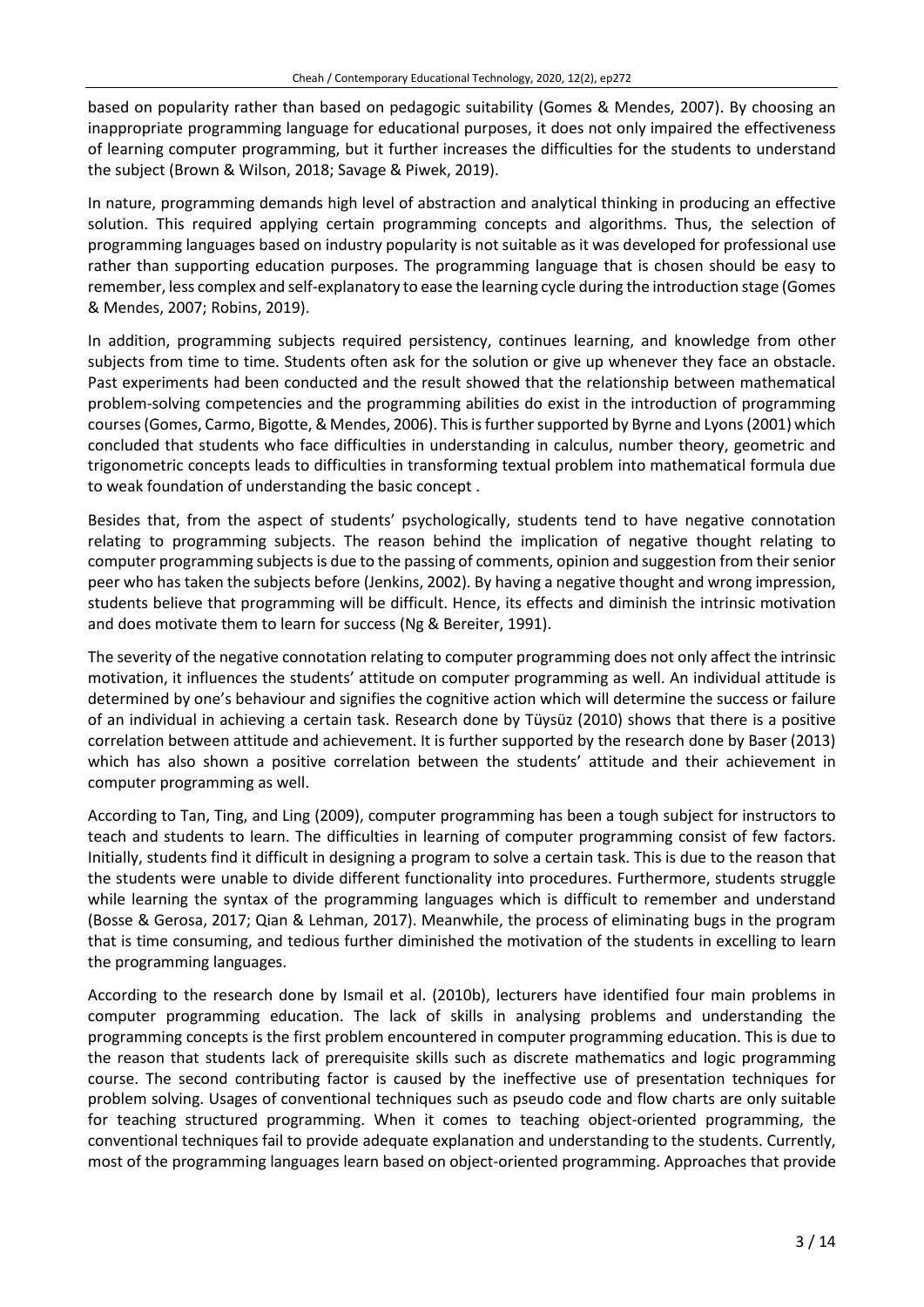more visualisation in explanation are needed to enable the student to have a mental representation of the problem (Robins, 2019).

The third contributing problem arises from the ineffective use of teaching strategies for problem solving and coding techniques. Conventional teaching strategies are no longer effective in teaching object-oriented programming. Lecturers agree that different paradigms from the aspect of cognitive strategy should be used in teaching programming. Teaching material that supports spatial and visualisation abilities is needed to assist the student in understanding the process of control and data flow. Besides that, the lack of student active involvement and contribution during the practical session further deteriorate the problem. Hence, students failed to understand computer programming during the learning process (Ismail et al., 2010b).

The final contributor to the failure in learning of programming is that the students do not understand and did not master the programming syntax (Bosse & Gerosa, 2017; Qian & Lehman, 2017). The problem worsens when students are unable to code programming constructs as well. This can be further elaborate in terms of understanding the concept of programming, lack of knowledge in syntax, and unable to construct effective programming code (Robins, 2019).

#### **DISCUSSION**

Based on the plethora of literature mentioned above, there were large numbers of contributing factors in the difficulties in teaching and learning of computer programming. Generally, these contributing factors can be classified into four main factors and further analyse into sub-factors. The four main factors are phases of programming stage, problem solving skills, ineffective pedagogy, and personal traits and attitude.

## **Phases of Programming Stage**

According to Dale and Weems (2005), programming can be divided into two phases and each phase required different types of knowledge and skills. For students to successfully master a programming language, an individual need to surpass each phase before proceeding to the next phase. It is vital that students grasp the knowledge and skills for each phase to avoid any errors at a later phase. These phases are the problemsolving phase, and the implementation phase.

# *Problem solving phase*

Within the problem-solving phase, student needs to learn the concept of programming and data structure on how to analyse a problem. Students will be required to conduct analysis and specification steps to understand the problem. At this stage, understanding the type of variables, the usage of variables, and the numbers of variables needed to be used will be identified. This will be followed by generating a general solution which is called algorithm. Computer algorithms are English like statements that explained how and what should a computer programs execute in order to perform data processing. It contains step by step instructions and other functions such as calculation, data processing and automated decision making.

After developing an algorithm, the general solution needs to be verified and proceed to establish a solution called program. The verification process includes ensuring that the logic of the computer program flow is in correct sequence, the correct types of decision-making options are used, suitable and effective programming loops, and processing of each function does produce the correct output. All these steps are important as they will determine the final results. Therefore, cognitive ability such asreasoning and logical thinking isimportant at this stage to develop effective and robust algorithm.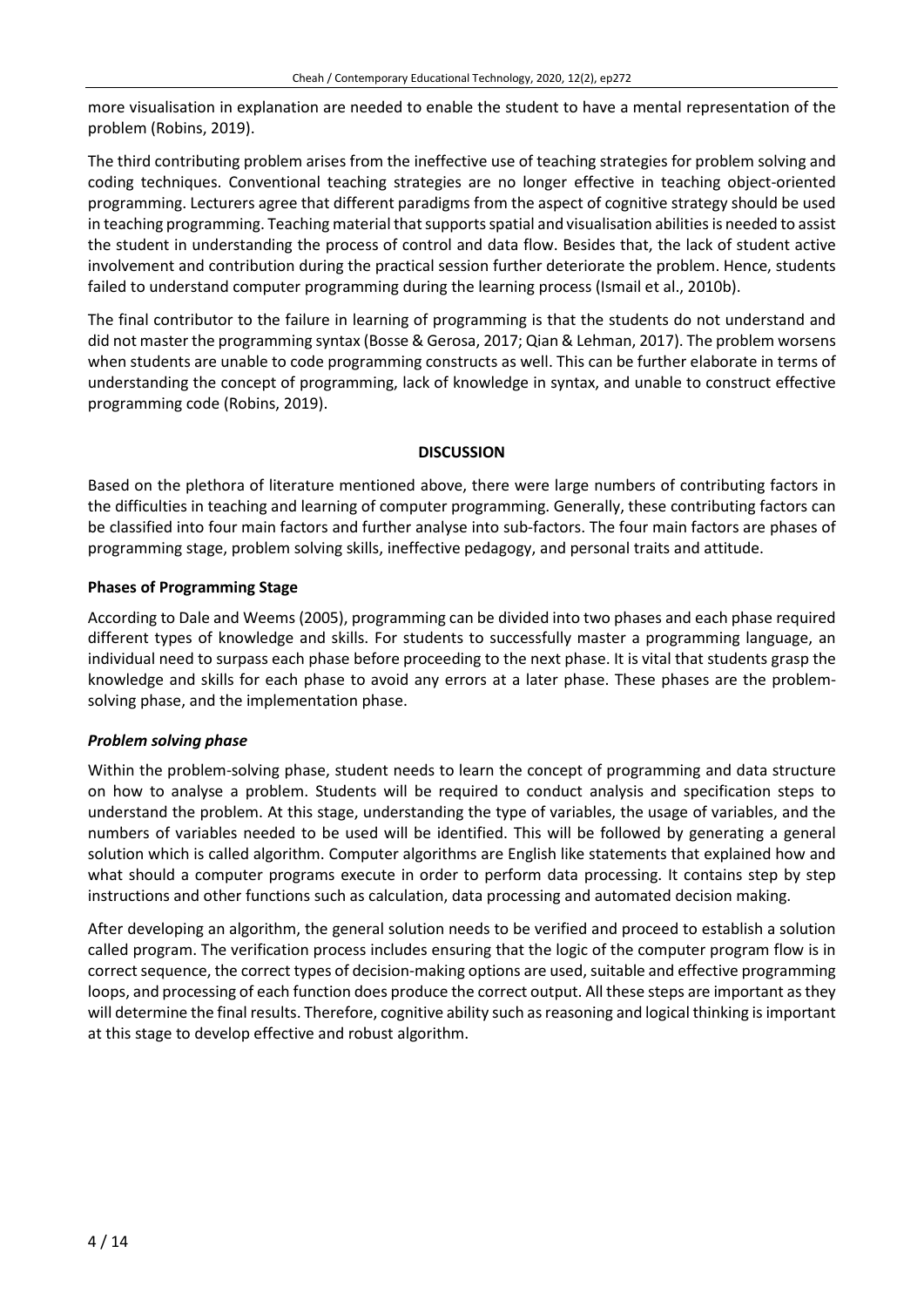

**Problem Solving Phase Implementation Phase Figure 1.** Programming Process (Dale & Weems, 2005)

# *Implementation phase*

The creating of the solution stage marks the beginning of the implementation phase where the actual handson coding happens. In this stage, the actual programming code happens, and programmers will develop the code based on the information gathered during the problem solving phase. Once the program has been developed, extensive testing is conducted to verify the efficiencies of the program. Testing is done rigorously by using various types of input data and repetitive processing to ensure the system is stable. Thisis to ensure that the program behaves accordingly to the end objective of the program which is to solve a specific task without any errors. If the outcome of the testing does not meet the intended objective, an iterative of the problem solving phase will be taken place to further fine tune and correct the earlier stage of error (Dale & Weems, 2005).

Besides that, lack of understanding during the early stage of programming language constructs such as variables, arrays, recursion, and loops makes novice programmers unable to write effective functions and procedures (Luxton-Reilly, 2016; Savage & Piwek, 2019). Moreover, this has contributed to the reason which enable them to conduct effective testing (Soloway & Spohrer, 2013). Hence, programming required extensive persistency and tedious procedure in order to create a good program which achieved its intended goals (Dale & Weems, 2005). Lack of problem-solving skills and programming knowledge during the early stage will definitely interrupt the programming process from proceeding to the implementation phase. Thus, this will bring the programming process to a halt and reoccurring of iterative stage in the problem-solving phase. By understanding the programming phases, this will provide some guidance and insight to future researchers in developing and designing an effective content flow for teaching courseware.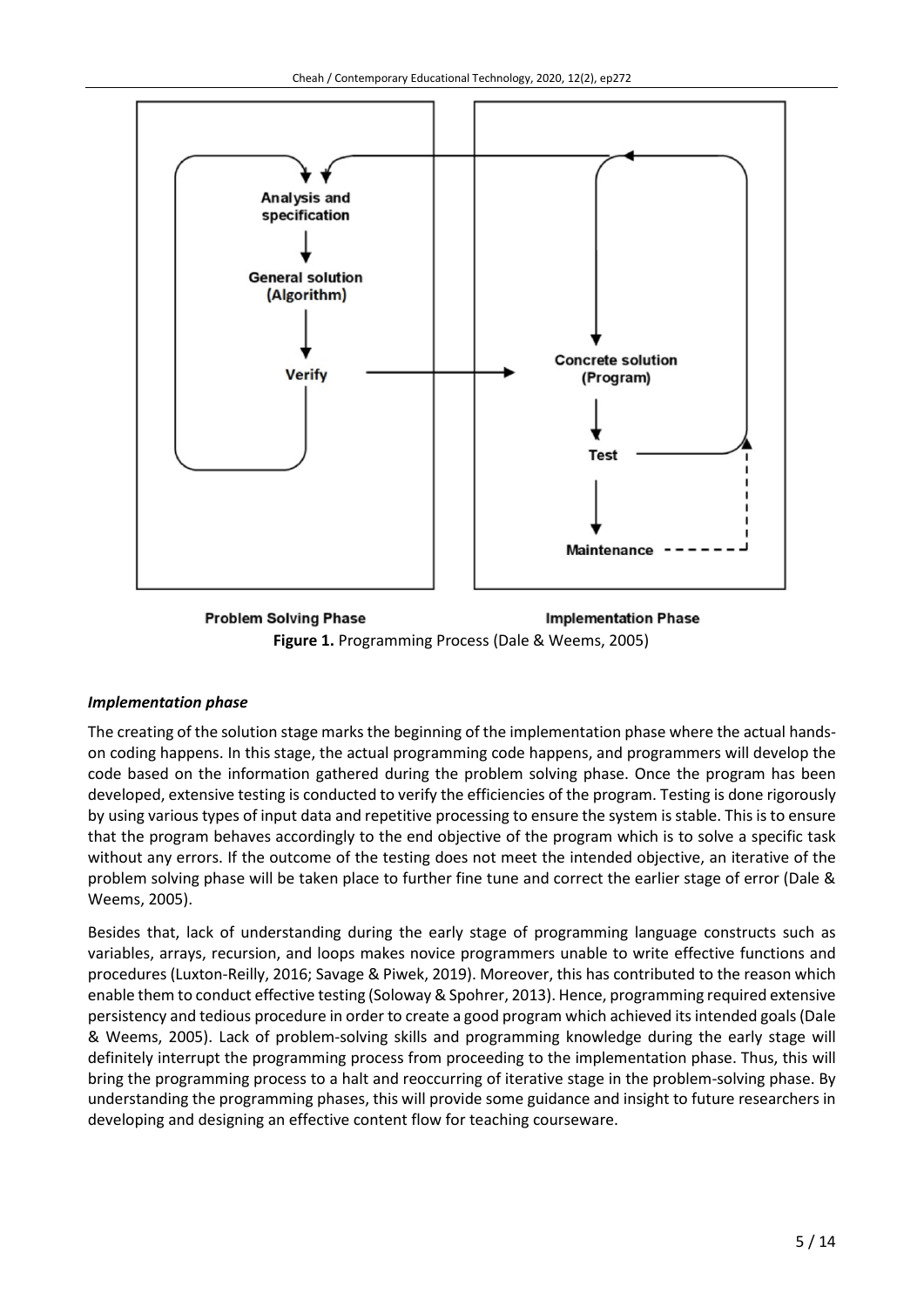#### **Problem Solving Skills**

In terms of problem-solving skills, students encounter a wide range of problem-solving skills. These include program design failure, confusion on the selection of loops, and inaccurate mental model.

## *Program design failure*

The research done by Tan et al. (2009) further dwells into investigating the reasons behind the difficulties in learning of computer programming. Respondents agreed that they have problem designing a program to solve a certain task. This is due to the reason that they find it hard in dividing the functions into individual procedures which cause by the lack of problem-solving skills. This has proven that students face a lot of problems during the initial stage of understanding functions, procedures, and programs control. These problems exist long time ago and the finding corresponding with past research by (Bosse & Gerosa, 2017; Luxton-Reilly, 2016; Piwek & Savage, 2020; Savage & Piwek, 2019; Spohrer & Soloway, 1986). Novice programmers tend to merge different processes into a same piece of code when it should be implemented separately. Similar confusion happens when novices have the knowledge of the syntax (Bonar & Soloway, 1989; Robins, 2019; Tan et al., 2009) and semantics but fail to understand how to combine these features into a successful program (Winslow, 1996).

On another research done by Ismail et al. (2010b), findings show that the inadequacy of problem solving skills and capability of analysing a problem has contributed to the program design failure. This is due to the lack of understanding in programming concepts during the early stage of learning programming. The reason that causes this problem is the lack of prerequisite skills such as understanding of logic in programming course.

The problem further deteriorates when students are unable to understand and did not master the programming syntax and constructs well (Qian & Lehman, 2017). This can be detailed explain from the aspects of understanding the programming concepts, insufficient knowledge of syntax usage and unable to construct effective programming functions and procedures (Papadakis, Kalogiannakis, & Zaranis, 2016). Other researchers have also discovered the same reason as well (Aissa, Al-Kalbani, Al-Hatali,& BinTouq, 2020; Piwek & Savage, 2020; Robins, 2019).

In Malaysia, programming subject is made compulsory in the field of Information Technology (IT). It is a compulsory core subject that every IT and computer science student required to take in order to complete and graduate in an education program. However, the difficulties of teaching and learning of programming still remain unresolved. One of the main difficulties in learning of programming is to design a program to solve a certain task and dividing the functionality into procedures. Moreover, students encounter difficulties in learning the syntax of the language and eliminating bugs in the program which is time-consuming and tedious process (Qian & Lehman, 2017; Tan et al., 2009).

# *Confusion on the selection of loops*

Knowing how to design a program and mastering the syntax of programming is just the beginning of a challenging task. According to the research conducted by Soloway, Bonar, and Ehrlich (1983), there are programming topics that cause lots of confusion pertaining to the usage of loops. The topic that causes a lot of confusion among the novice programmers is the "Program Control" which consists of selection structure and iteration structure. Besides that, various types of abstractions that implement the conditional statements produce many errors as the result of the earlier confusion (Hoc, 1984). Bugs and errors were commonly found in conditional statements and loops compared to other topics of programming (Robins, 2019; Spohrer & Soloway, 1986). In terms of the loops usage, Soloway et al. (1983) discover that novice programmers tend to opt for a "read then process" rather than a "process then read" strategies.

Past research conducted by Boulay (1986), do agrees that novice programmers are unable to understand the "for" loops. This is due to the updating of the loop control variable automatically "behind the scene" that requires the programmers to visualise the result. Besides that, another confusion that occurs similar to the hidden changes of variable automatically is the subscript value of an array (Robins, 2019; Savage & Piwek, 2019). All these processes require the programmer to perform the processing of data in their mental model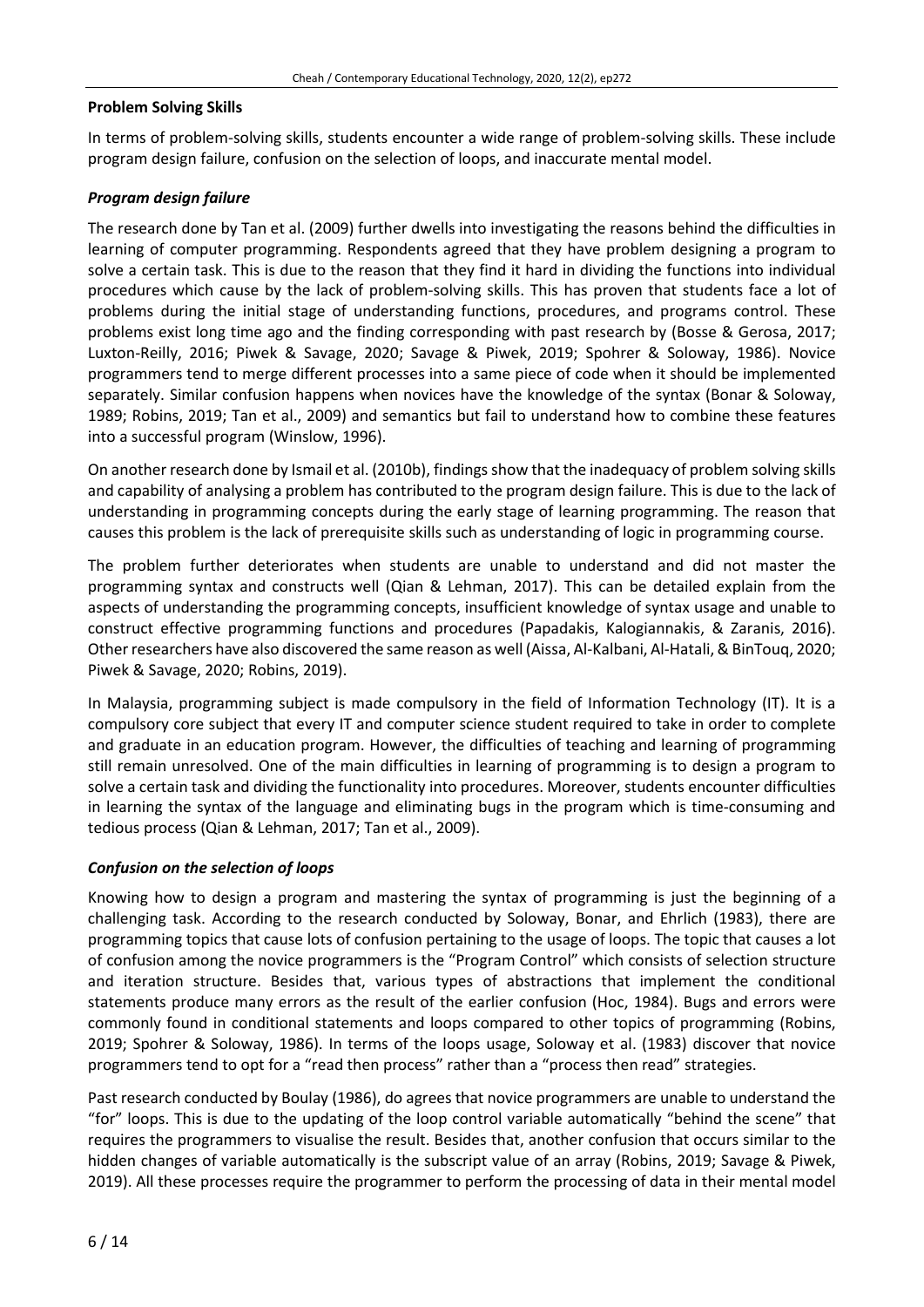(Boulay, 2013). Existing knowledge, natural language, and analogies might also be the contributing factor misleading programmers when applied to the task in programming (Papadakis, Kalogiannakis, Orfanakis, & Zaranis, 2014). For example, based on natural language interpretation, novices assume that "while" loop will proceed continuously without being even tested once per iteration (Bonar & Soloway, 1985; Robins, 2019).

The problem worsens when misconception was discovered in other studies. This happens when novice programmers confused with the meaning of "while" loop in natural language. In programming terms "while" loop is typically used as a continually test in natural language. Further investigation revealed that even learning of algebra in constructing statement was also found to be confusing as well for the learners. For example, statement LET  $C = C + 1$  did not make sense and considered to be an error. The researchers found that learners facing difficulties with understanding the concept of data input. As a result of that, the list continues as well for the concept "for-each" and "for-loop" (Kunkle & Allen, 2016).

## *Inaccurate mental model*

The findings were further conceded by past researchers which refer to the mental model as "notional machines" (Boulay, 1986, 2013; Cañas, Bajo, & Gonzalvo, 1994; Du Boulay, O'Shea, & Monk, 1981). The purpose of "notional machines" is used to provide a basic understanding of the behaviour pertaining to a running program. This model is used as a basic abstract model for beginner to visualise and to relate some of the hidden effects. Besides that, it is also used by beginners to visually unmarked functions which cause problems for novice programmers to imagine. Further complications might happen as there are many ways of viewing a program in terms of the control flow, modular structure, linear order, and data flow (Rist, 1995; Robins, 2019). The most critical error that might occur is the projection of false mental model. Hence, this leads to incorrect design, wrong outcome and bugs which leads to the development of an incorrect end program. Minor bugs can be fixed without changing the program model whereas major bugs that required extensive adjustment might cause major conceptual changes.

#### **Ineffective Pedagogy**

In terms of pedagogy, the types of teaching materials, teaching strategies, and the content of the syllabus need to take into consideration. All these factors contribute to the success or failure in achieving a comprehensive learning environment.

# *Teaching materials*

The usage of traditional teaching methods and static material such as books and slides does not seem to be an effective method. This is due to the reason that computer programming is a subject that is made up of dynamic nature concepts. Students fail to understand the dynamic nature of programs flow whenever static materials are used to explain the concepts to them (Gomes & Mendes, 2007; Zhang et al., 2019).

The Problem further persist when the usage of ineffective presentation techniques were implemented during the explanation of program flow. Conventional presentation techniques such as pseudo code and flow charts are used to explain problem solving method. The reason behind the failure is that conventional presentation techniques are ineffective in explaining the dynamic nature of computer programming. This conventional way is only suitable for teaching structured programming but not object-oriented programming (Gomes & Mendes, 2007).

Currently, most of the programming language learn are based on object-oriented programming approach. The teaching of object-oriented required more visualization to enable the student to have a mental representation of the problem (Robins, 2019). This problem linksto the following contributing factors as well.

#### *Teaching strategies*

As mentioned earlier, current programming languages are mostly based on object-oriented programming. Thus, contemporary teaching strategies were no longer relevant and ineffective for problem solving method and coding. This is due to the paradigm shift of cognitive strategy in teaching of object-oriented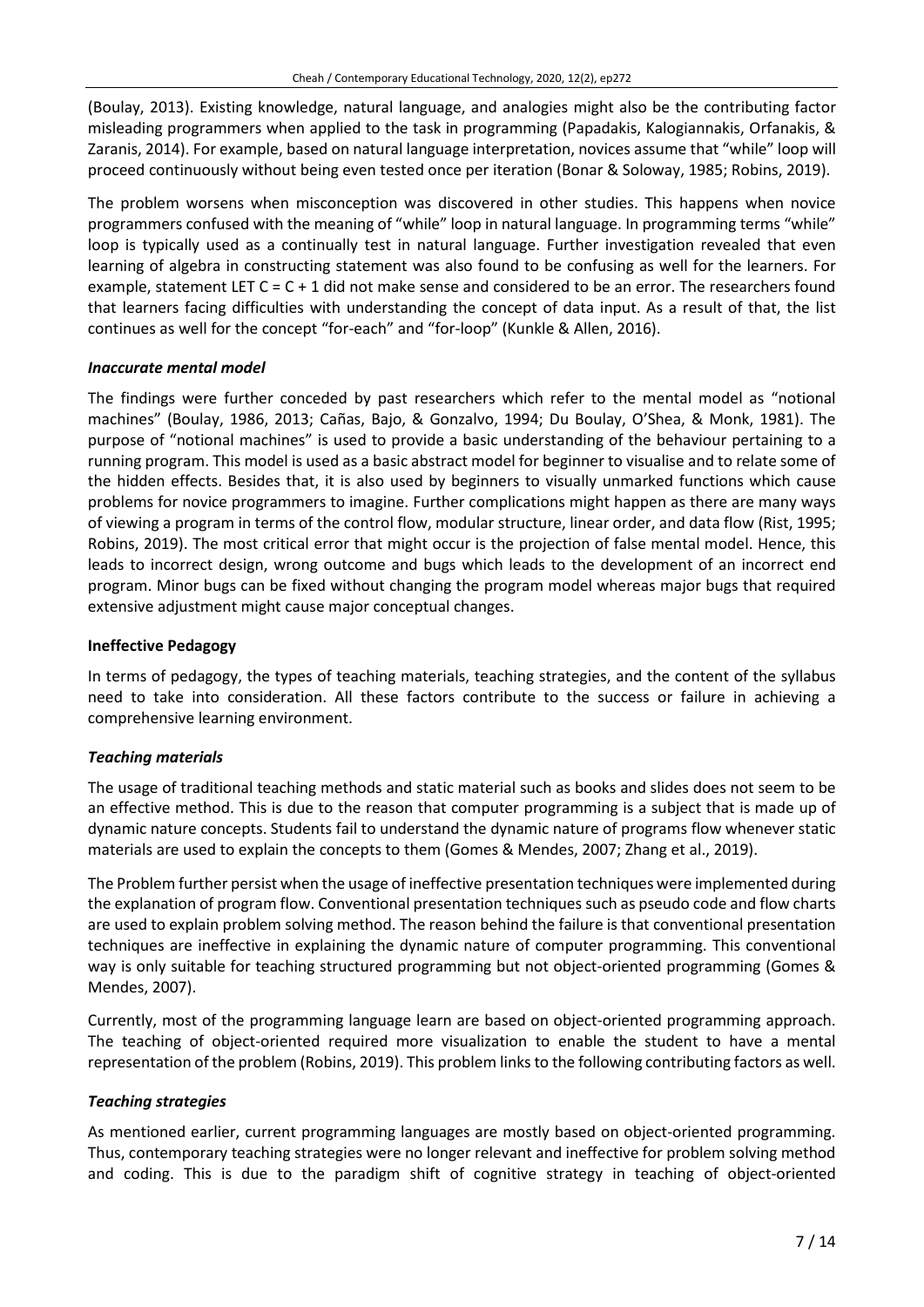programming. The teaching of object-oriented programming requires the use of material that support mental model. Hence, the teaching materials which supported spatial and visualisation element are able to assist students in understanding the process of control and data flow (Savage & Piwek, 2019).

According to a research done at Multimedia University Malaysia by Tan et al. (2009), to determine types of learning methods which are preferred by the students in the university, it has shown that the students have rated learning by referring to programming examples has the highest rating. Other research has shown that learning by referring to programming examples achieved positive results as well (Brown & Wilson, 2018). While the second preferred method was the drill-practice. The research involved 182 undergraduates' respondents that is made up of 69.8% Malaysian and 30.2% International students. Besides that, interactive elements that consist of spatial and visualisations are much more useful than contemporary static programming material such as books and slides. Thus, learning using the contemporary approach would impair the learning process and further decrease learners' interest in learning programming.

In terms of the level of understanding in programming topics, a survey has also been conducted. The result shows that all the respondents have an average mean of less than three over five in all the programming topics which are below par. The most concerning issue is that it happens even at the beginning of the introduction of programming topics (Tan et al., 2009).

## *Syllabus*

In terms of teaching syllabus, according to the research done by Soloway and Spohrer (2013), most of the introductory programming teaching material only emphasize on lower level knowledge such as declarative and procedural aspects. In other words, the students may know the syntax and semantics of programming but fail to combine them to create an effective computer program. Hence, it only emphasizes on 'what' and 'how' about programming concepts and syntax. This is only suitable for learning lower-level knowledge but not into solving complex programming problems in the real. Therefore, in the long-term students are unable to solve a programming problem as they are only equipped with low-level knowledge. These finding are further supported by the outcome obtained by past researchers (Bosse & Gerosa, 2017; McGill & Volet, 1997; Piwek & Savage, 2020; Rist, 1996; Savage & Piwek, 2019). Thus, it has shown that the problem persists since the 90's until the present time.

Besides that, instructors and lecturers are more focused on teaching the syntactic details of programming rather than promoting problem solving method. Moreover, the programming languages chosen are based on popularity in the industry rather than pedagogic purposes (Gomes & Mendes, 2007). Programming language should be chosen based on pedagogical aspect that benefits the learners. It should be easy to understand, remember, less complex, and self-explanatory to ease the learning cycle during the introduction stage.

#### **Personal Traits and Attitude**

It is undeniable that self-motivation and personal will of learning a subject sets the foundation for success. Students' personal traits such as motivation and interest do play an important role in making the learning process succeed. Hence analysis has been done in terms of personal traits and attitude. Three areas were identified, and they are the transfer of prior knowledge, negative perception, and attitude.

# *Transfer of prior knowledge*

Personal traits and attitudes of students are key factors in contributing to the success or failure of learning programming subjects (Robins, 2019). The weak foundation of problem-solving skills during the initial stage leads to difficulty in interpreting the problem statement accurately. As a result, students failed to transfer prior knowledge and incorporated incorrect solutions. By implementing incorrect solutions, it proves that students' do not connect correct analogies with past problems (Gomes & Mendes, 2007). Moreover, lack of consolidation of prior knowledge capabilities in problem solving skills, and logic reasoning further worsens the problems during the early stage of learning (Bosse & Gerosa, 2017; Savage & Piwek, 2019).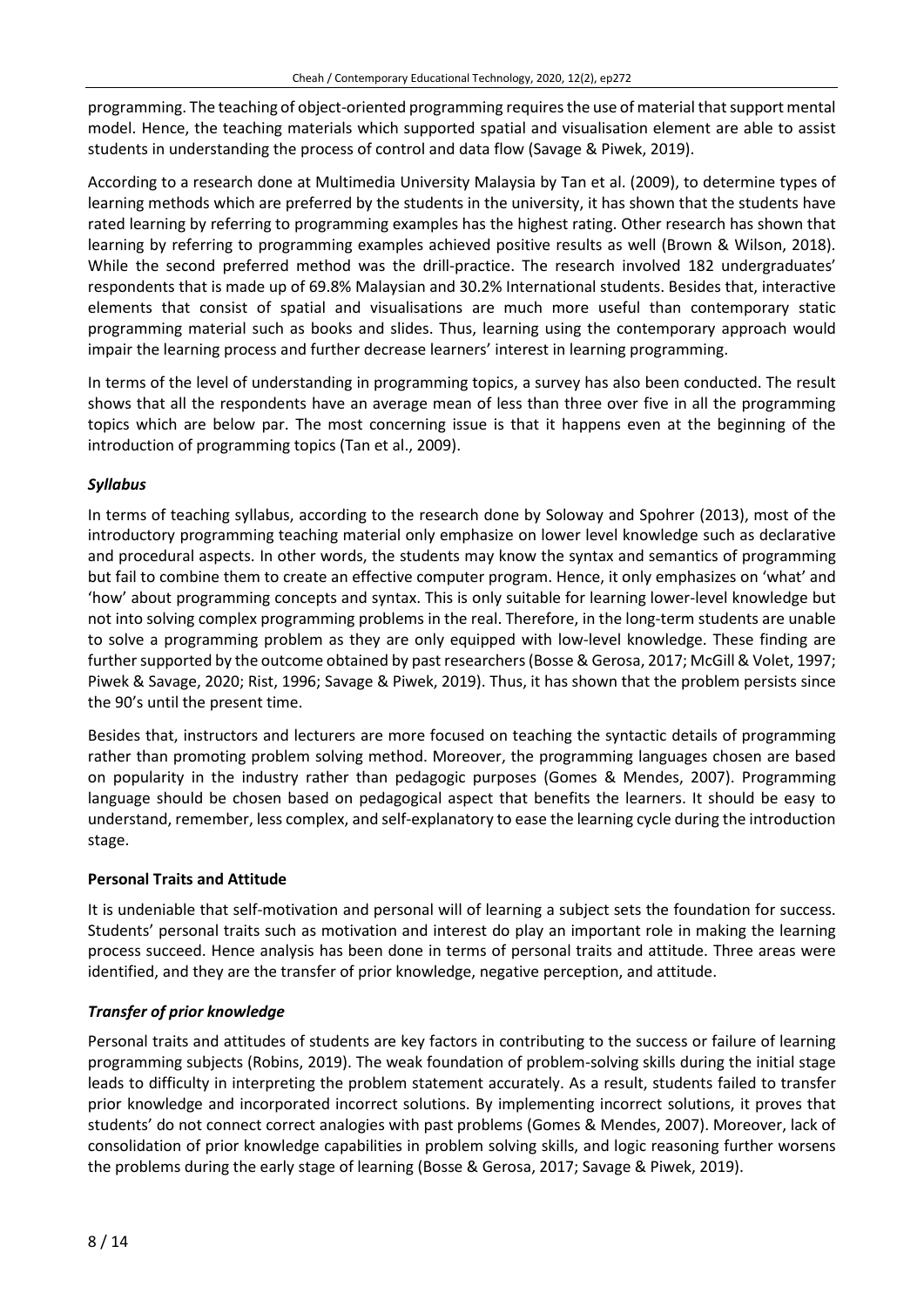#### *Negative perception*

In terms of belief and psychologically, students tend to have negative connotations relating to programming subjects. This is due to the reason of negative suggestions, opinions, and passing of comments from their senior peer which has taken the subjects before (Jenkins, 2002; Luxton-Reilly, 2016). Most of the comments given by their senior peer were negative which further diminished their interest. Moreover, the misconception on the difficulties in learning of computer programming during the early stage decreases students' motivation and confidence in excelling the subject (Qian & Lehman, 2017). Hence, bearing the negative impression and wrong perspective toward programming subjects leads the students to make their own conclusion that programming is an extremely difficult subject. It impaired the intrinsic motivation of the student which created a negative impact on their attitude to continue learning for success (Ng & Bereiter, 1991; Qian & Lehman, 2017; Rafique, Dou, Hussain, & Ahmed, 2020; Robins, 2019). However, there is research that shows using screencasting in teaching and learning of programming could increase the positive attitude towards the learning of programming (Cheah, 2019).

#### *Attitude*

Attitude plays an important role among the students in motivating and creating a positive impression in the computer programming subjects. It is imperative to have positive attitude as programming subjects required persistency and continuous learning from time to time (Robins, 2019). Students often ask for solutions or give up whenever they face obstacles. The perspective instills within the students are vital as it determines their intrinsic motivation. The level of motivation will reflect the amount of effort from the students whether to persist to strive or to capitulate in learning of computer programming (Qian & Lehman, 2017). Hence, it is necessary to ensure that a positive mind-set pertaining to computer programming subjects were cultivated from the initial stage of a programming course. Besides that, continuous learning support is needed to further instill positive impression. This will enhance and develop intrinsic motivation and positive attitude toward future programming subjects (Cheah, 2019; Jain & Sidhu, 2013; Qian & Lehman, 2017; Tai, Yu, Lai, & Lin, 2003).

#### **CONCLUSION**

Based on the plethora review of existing literature, there are variousfactorsthat contribute to the difficulties in teaching and learning of computer programming. Understanding the phases of programming stage is vital to ascertain whether the problems occur at the problem solving phase or implementation phase (Dale & Weems, 2013). It is crucial because within the phase, it consists of various types of skills and knowledge that need to be learned by the students. Moreover, the mastering of each knowledge and skill is necessary before proceeding to the following phase. As mentioned earlier, lack of understanding during the early stage of computer programming is one of the main factors contributing to the failure to understand computer programming (Bosse & Gerosa, 2017; Luxton-Reilly, 2016; Piwek & Savage, 2020; Savage & Piwek, 2019).

Traditional and conventional teaching methods using static material such as books and slides no longer relevant and effective in teaching and learning of computer programming (Gomes & Mendes, 2007; Zhang et al., 2019). Present programming languages consists of dynamic nature concepts which require teaching and learning tools that support spatial visualisation. Besides that, the programming language chosen should be based on pedagogic purpose rather that based on the popularity in the industry (Gomes & Mendes, 2007). This is to ensure that the students have the ease of learning during the early stage and have a strong foundation before moving into higher level of professional programming subjects.

In terms of learning methods, students preferred and learned more effectively by referring to programming examples (Tan et al., 2009). Syllabus can be arranged in a manner that focuses more on the difficult topics that are encountered by the majority of learners such as problem solving, functions, procedures, program control, and construct (Bonar & Soloway, 1989; Bosse & Gerosa, 2017; Boulay, 2013; Piwek & Savage, 2020; Rist, 1995; Savage & Piwek, 2019; Tan et al., 2009). Hence, multimedia elements can be incorporated into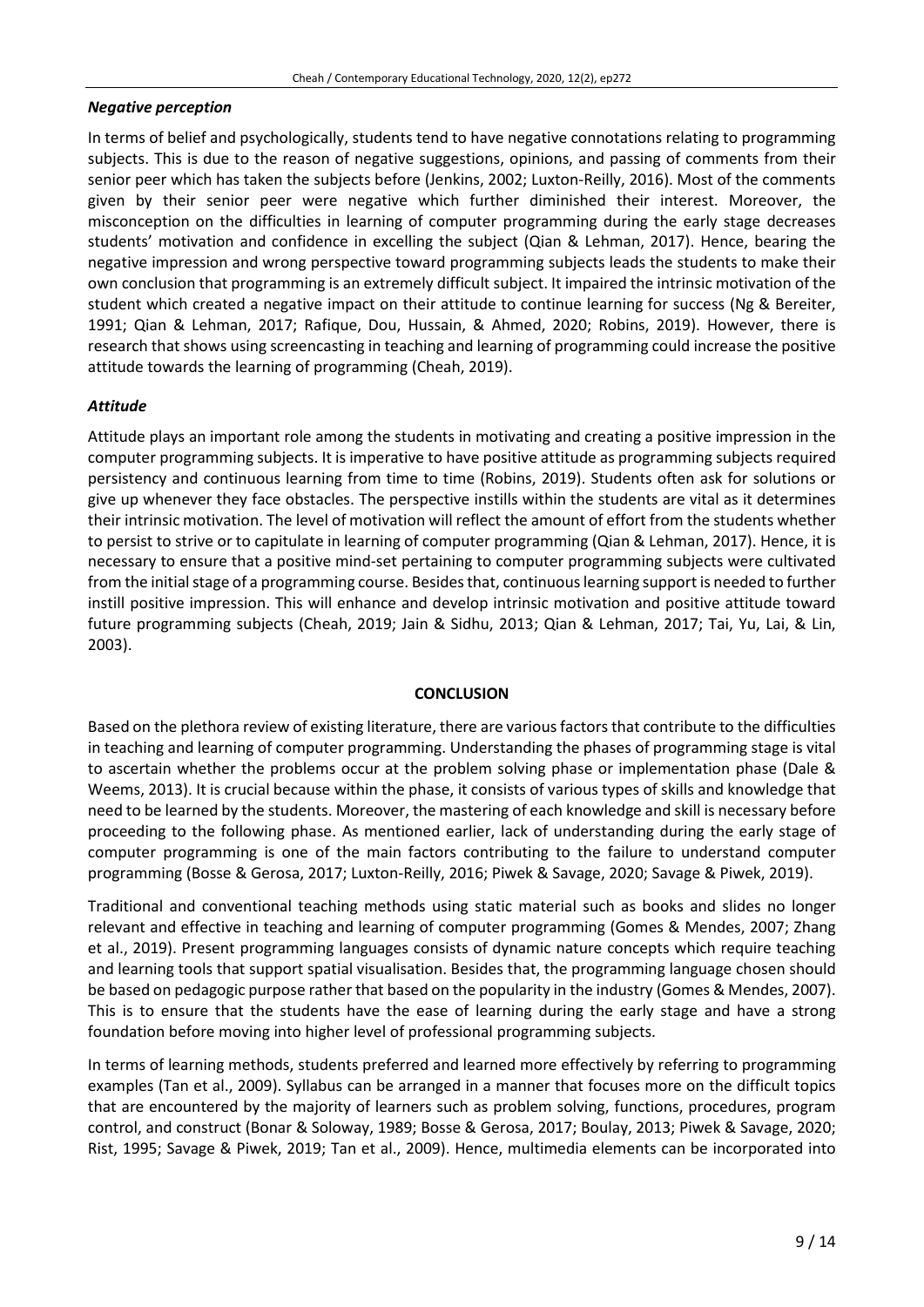teaching material such as screencasting and video to overcome the drawbacks of traditional teaching materials (Cheah, 2019).

Besides that, personal traits and attitudes play an important role in determining the intrinsic motivation. Negative personal belief and perception on the difficulties in learning of computer programming have contributed to the failure in learning of computer programming (Ng & Bereiter, 1991; Qian & Lehman, 2017; Rafique et al., 2020; Robins, 2019). This is due to the passing of comments, opinions, and suggestions from their senior peer which has taken the subjects before (Jenkins, 2002). Thus, educators should continuously instill positive perceptions and opinions during the early stage of programming education. Moreover,support should always be available during the foundation stage of learning computer programming to ease the learning process and instill confidence among the students (Qian & Lehman, 2017).

Therefore, a comprehensive teaching and learning material is needed to overcome the difficulties in learning computer programming. The teaching material should be able to support spatial visualisation by incorporating multimedia elements and interaction to explain the dynamic concept of programming (Cheah, 2019). Besides that, programming languages chosen should be based on pedagogic purposes, and the syllabus should be focused on the difficult topic encountered by most students. Furthermore, educators should always provide support and instill positive perception perceiving computer programming subjects to ease the learning process during the early stage of programming education. Future researchers can further explore into the cognitive aspect of learning computer programming to have a deeper understanding of the overall difficulties in the learning of computer programming.

#### **SUMMARY**

Findings done by past researchers (Gomes & Mendes, 2007; Soloway & Spohrer, 2013; Tan et al., 2009) have also proved that teaching and learning of programming indeed face lots of problems and difficulties. The outcome agrees with many other major findings which have been done by other researchers beginning 80's (Boulay, 1986; Davies, 1993; Du Boulay et al., 1981; McGill & Volet, 1997; Moser, 1997; Papadakis et al., 2016; Perkins, Hancock, Hobbs, Martin, & Simmons, 1986; Rist, 1995; Rogalski & Samurçay, 1990; Winslow, 1996). This indicates that the problem has been persisting for a long period of time. **Table 1** shows the contributing factors and its analysis that contribute to the difficulties in teaching and learning computer programming.

| <b>FIUSIAIIIIIIIIIIIII</b>    |                                                                                                                           |
|-------------------------------|---------------------------------------------------------------------------------------------------------------------------|
| <b>Factors</b>                | <b>Analysis</b>                                                                                                           |
| Phases of Programming Stage   | Problem Solving Phase<br>$\overline{\phantom{a}}$<br><b>Implementation Phase</b><br>$\overline{\phantom{a}}$              |
| <b>Problem Solving Skills</b> | Program Design Failure<br>$\overline{\phantom{0}}$<br>Confusion on the Selection of Loops<br>Inaccurate Mental Model<br>- |
| Ineffective Pedagogy          | <b>Teaching Materials</b><br>$\overline{\phantom{0}}$<br><b>Teaching Strategies</b><br>-<br>Syllabus<br>-                 |
| Personal Traits and Attitude  | Transfer of Prior Knowledge<br>$\overline{\phantom{a}}$<br><b>Negative Perception</b><br>-<br>Attitude                    |

**Table 1.** Factors and Analysis Contributing to the Difficulties in Teaching and Learning of Computer Programming

Therefore, the development of an effective teaching and learning material is important to overcome the weakness of novice programmers involving various types of factors mentioned above. In nature, computer programming is a highly complex subject to mastered and required substantial knowledge. Persistency, positive perception, and motivation are needed to overcome negative perceptions pertaining to difficulties in the subject. Besides that, effective application of strategies, comprehension of the overall process of programming, planning, and testing are necessary to eliminate unnecessary bugs and errors in the phases of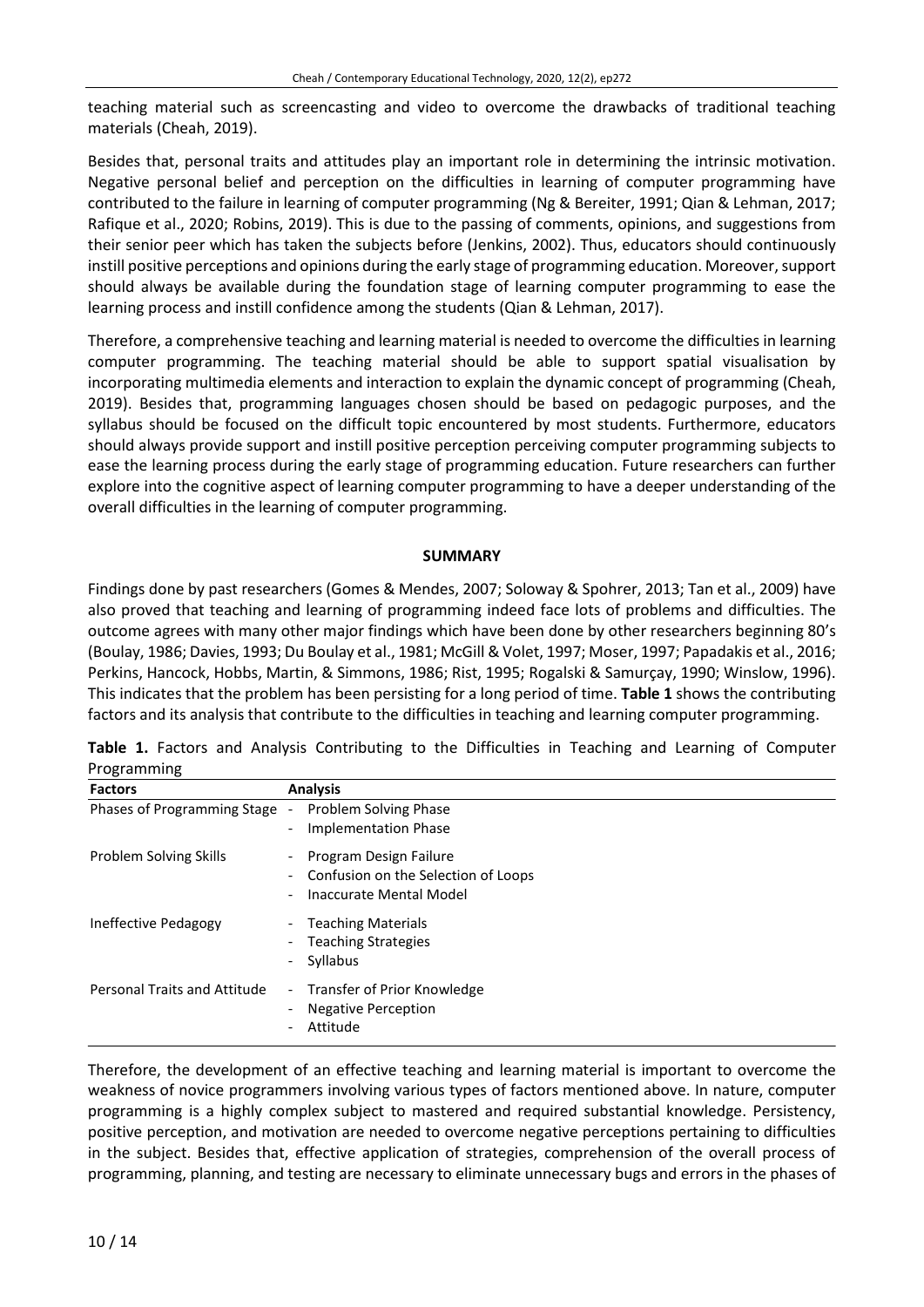programming. Teaching material that would assist learners in developing the mental model and to understand how an executing program runs is one of the important element contain in using multimedia for education purposes. Finally, program control such as selection structure, and iteration structure have been identified as some of the most difficult topics for the novices to comprehend.

#### **REFERENCES**

- Aissa, M., Al-Kalbani, M., Al-Hatali, S., & BinTouq, A. (2020). Novice Learning Programming Languages in Omani Higher Education Institution (Nizwa University) Issues, Challenges and Solutions *Sustainable Development and Social Responsibility—Volume 2* (pp. 143-148): Springer. [https://doi.org/10.1007/978-3-030-32902-0\\_18](https://doi.org/10.1007/978-3-030-32902-0_18)
- Baser, M. (2013). Attitude, Gender and Achievement in Computer Programming. *Online Submission*. <https://doi.org/10.5829/idosi.mejsr.2013.14.2.2007>
- Bennedsen, J., & Caspersen, M. E. (2005). *Revealing the programming process.* Paper presented at the ACM SIGCSE Bulletin. <https://doi.org/10.1145/1047344.1047413>
- Bonar, J., & Soloway, E. (1985). Preprogramming knowledge: A major source of misconceptions in novice programmers. *Human–Computer Interaction, 1*(2), 133-161. [https://doi.org/10.1207/](https://doi.org/10.1207/s15327051hci0102_3) [s15327051hci0102\\_3](https://doi.org/10.1207/s15327051hci0102_3)
- Bonar, J., & Soloway, E. (1989). Preprogramming Knowledge: A Major Source of Misconceptions in Novice. [https://doi.org/10.1207/s15327051hci0102\\_3](https://doi.org/10.1207/s15327051hci0102_3)
- Bosse, Y., & Gerosa, M. A. (2017). Why is programming so difficult to learn? Patterns of Difficulties Related to Programming Learning Mid-Stage. *ACM SIGSOFT Software Engineering Notes, 41*(6), 1-6. <https://doi.org/10.1145/3011286.3011301>
- Boulay, B. D. (1986). Some difficulties of learning to program. *Journal of Educational Computing Research, 2*(1), 57-73. <https://doi.org/10.2190/3LFX-9RRF-67T8-UVK9>
- Boulay, B. D. (2013). Some difficulties of learning to program. *Studying the Novice Programmer*, 283. <https://doi.org/10.2190/3LFX-9RRF-67T8-UVK9>
- Brown, N. C., & Wilson, G. (2018). Ten quick tips for teaching programming. *PLoS computational biology, 14*(4). <https://doi.org/10.1371/journal.pcbi.1006023>
- Byrne, P., & Lyons, G. (2001). The effect of student attributes on success in programming. *SIGCSE Bull., 33*(3), 49-52. <https://doi.org/10.1145/507758.377467>
- Cañas, J. J., Bajo, M. T., & Gonzalvo, P. (1994). Mental models and computer programming. *International Journal of Human-Computer Studies, 40*(5), 795-811. <https://doi.org/10.1006/ijhc.1994.1038>
- Cheah, C. S. (2019). Screencasting: how effective is it in developing positive attitude towards the learning of C++ computer programming. *Journal of Educational Sciences & Psychology, 9*(2). Retrieved from [http://jesp.upg-ploiesti.ro/index.php?option=com\\_phocadownload&view=file&id=553:screencasting](http://jesp.upg-ploiesti.ro/index.php?option=com_phocadownload&view=file&id=553:screencasting-how-effective-is-it-in-developing-positive-attitude-towards-the-learning-of-c-computer-programming&Itemid=16) [-how-effective-is-it-in-developing-positive-attitude-towards-the-learning-of-c-computer-program](http://jesp.upg-ploiesti.ro/index.php?option=com_phocadownload&view=file&id=553:screencasting-how-effective-is-it-in-developing-positive-attitude-towards-the-learning-of-c-computer-programming&Itemid=16) [ming&Itemid=16](http://jesp.upg-ploiesti.ro/index.php?option=com_phocadownload&view=file&id=553:screencasting-how-effective-is-it-in-developing-positive-attitude-towards-the-learning-of-c-computer-programming&Itemid=16)
- Chetty, J., & Barlow-Jones, G. (2014). Novice Students and Computer Programming: Toward Constructivist Pedagogy. *Mediterranean Journal of Social Sciences, 5*(14), 240. <https://doi.org/10.5901/mjss.2014.v5n14p240>
- Chetty, J., & van der Westhuizen, D. (2014). *Implementing Metacognition Skills for Learners Studying Computer Programming.* Paper presented at the EdMedia: World Conference on Educational Media and Technology. Retrieved from<https://www.learntechlib.org/primary/p/147775/>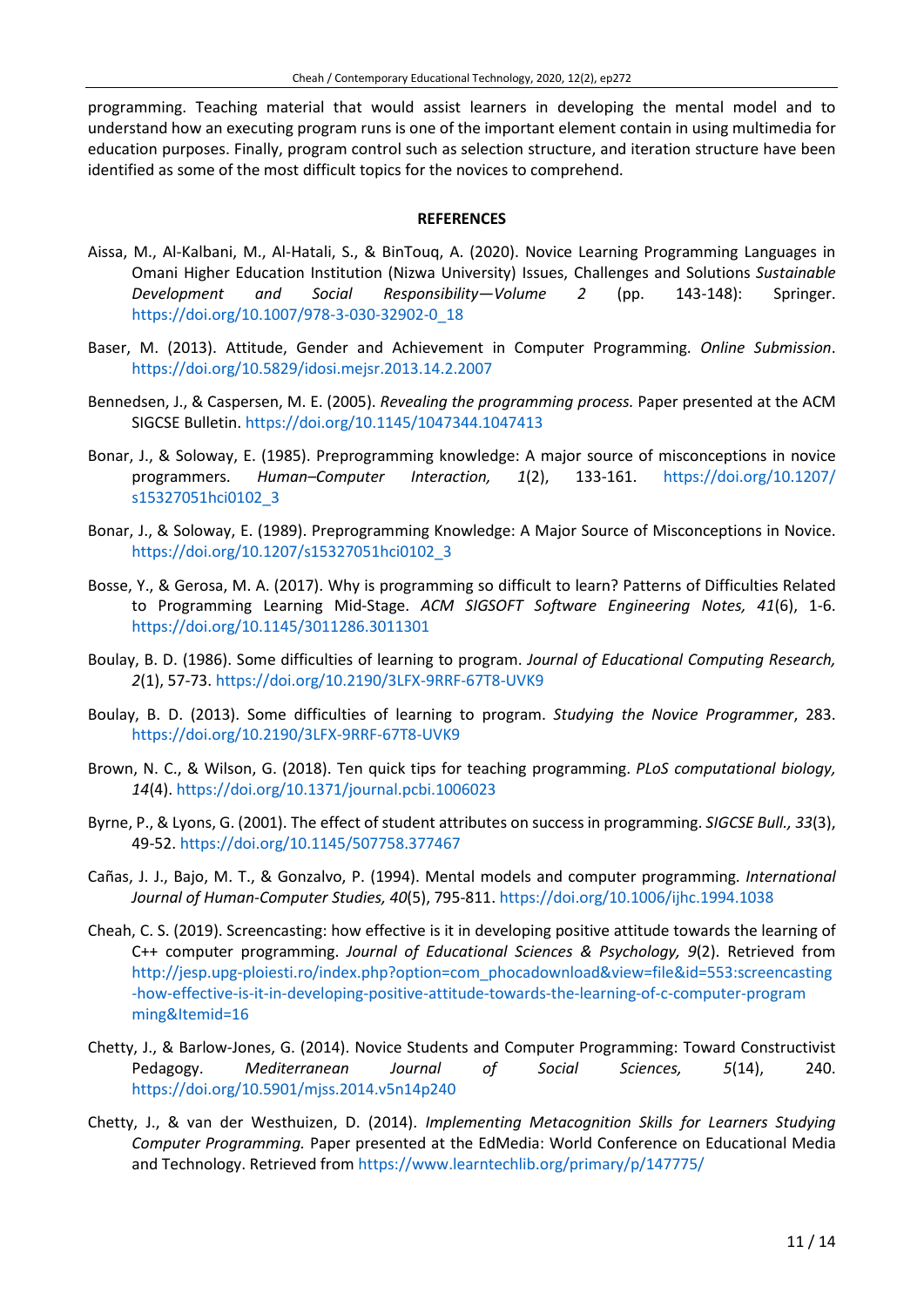- Dale, N., & Weems, C. (2005). *Programming and problem solving with C++*. Boston: Jones & Bartlett Learning.
- Dale, N., & Weems, C. (2013). *Programming and Problem Solving with C++: Comprehensive*: Jones & Bartlett Publishers.
- Davies, S. P. (1993). Models and theories of programming strategy. *International Journal of Man-Machine Studies, 39*(2), 237-267. <https://doi.org/10.1006/imms.1993.1061>
- Du Boulay, B., O'Shea, T., & Monk, J. (1981). The black box inside the glass box: presenting computing concepts to novices. *International Journal of Man-Machine Studies, 14*(3), 237-249. [https://doi.org/10.1016/S0020-7373\(81\)80056-9](https://doi.org/10.1016/S0020-7373(81)80056-9)
- Gomes, A., Carmo, L., Bigotte, E., & Mendes, A. (2006). *Mathematics and programming problem solving.* Paper presented at the 3rd E-Learning Conference–Computer Science Education. Retrieved from <http://citeseerx.ist.psu.edu/viewdoc/download?doi=10.1.1.532.7543&rep=rep1&type=pdf>
- Gomes, A., & Mendes, A. J. (2007). *Learning to program-difficulties and solutions.* Paper presented at the International Conference on Engineering Education–ICEE. Retrieved from [https://www.researchgate.net/profile/Anabela\\_Gomes2/publication/228328491\\_Learning\\_to\\_progr](https://www.researchgate.net/profile/Anabela_Gomes2/publication/228328491_Learning_to_program_-_difficulties_and_solutions/links/02e7e52389017b9984000000.pdf) am - difficulties and solutions/links/02e7e52389017b9984000000.pdf
- Hoc, J.-M. (1984). Do we really have conditional statements in our brains? *Readings on Cognitive Ergonomics—Mind and Computers* (pp. 92-101): Springer. [https://doi.org/10.1007/3-540-13394-1\\_8](https://doi.org/10.1007/3-540-13394-1_8)
- Holvikivi, J. (2010). Conditions for successful learning of programming skills *Key competencies in the knowledge society* (pp. 155-164): Springer. [https://doi.org/10.1007/978-3-642-15378-5\\_15](https://doi.org/10.1007/978-3-642-15378-5_15)
- Ismail, M. N., Ngah, N. A., & Umar, I. N. (2010a). The effects of mind mapping with cooperative learning on programming performance, problem solving skill and metacognitive knowledge among computer science students. *Journal of Educational Computing Research, 42*(1), 35-61. <https://doi.org/10.2190/EC.42.1.b>
- Ismail, M. N., Ngah, N. A., & Umar, I. N. (2010b). Instructional strategy in the teaching of computer programming: A need assessment analyses. *TOJET, 9*(2), 125-131. Retrieved from <http://tojet.net/articles/v9i2/9214.pdf>
- Jain, Y., & Sidhu, G. K. (2013). Relationship between anxiety, attitude and motivation of tertiary students in learning English as a second language. *Procedia-Social and Behavioral Sciences, 90*, 114-123. Retrieved from<https://doi.org/10.1016/j.sbspro.2013.07.072>
- Jenkins, T. (2002). *On the difficulty of learning to program.* Paper presented at the Proceedings of the 3rd Annual Conference of the LTSN Centre for Information and Computer Sciences. Retrieved from <http://citeseerx.ist.psu.edu/viewdoc/download?doi=10.1.1.596.9994&rep=rep1&type=pdf>
- Jiau, H. C., Chen, J. C., & Ssu, K.-F. (2009). Enhancing self-motivation in learning programming using gamebased simulation and metrics. *IEEE Transactions on Education, 52*(4), 555-562. <https://doi.org/10.1109/TE.2008.2010983>
- Kunkle, W. M., & Allen, R. B. (2016). The impact of different teaching approaches and languages on student learning of introductory programming concepts. *ACM Transactions on Computing Education (TOCE), 16*(1), 1-26. <https://doi.org/10.1145/2785807>
- Luxton-Reilly, A. (2016). *Learning to program is easy.* Paper presented at the Proceedings of the 2016 ACM Conference on Innovation and Technology in Computer Science Education. <https://doi.org/10.1145/2899415.2899432>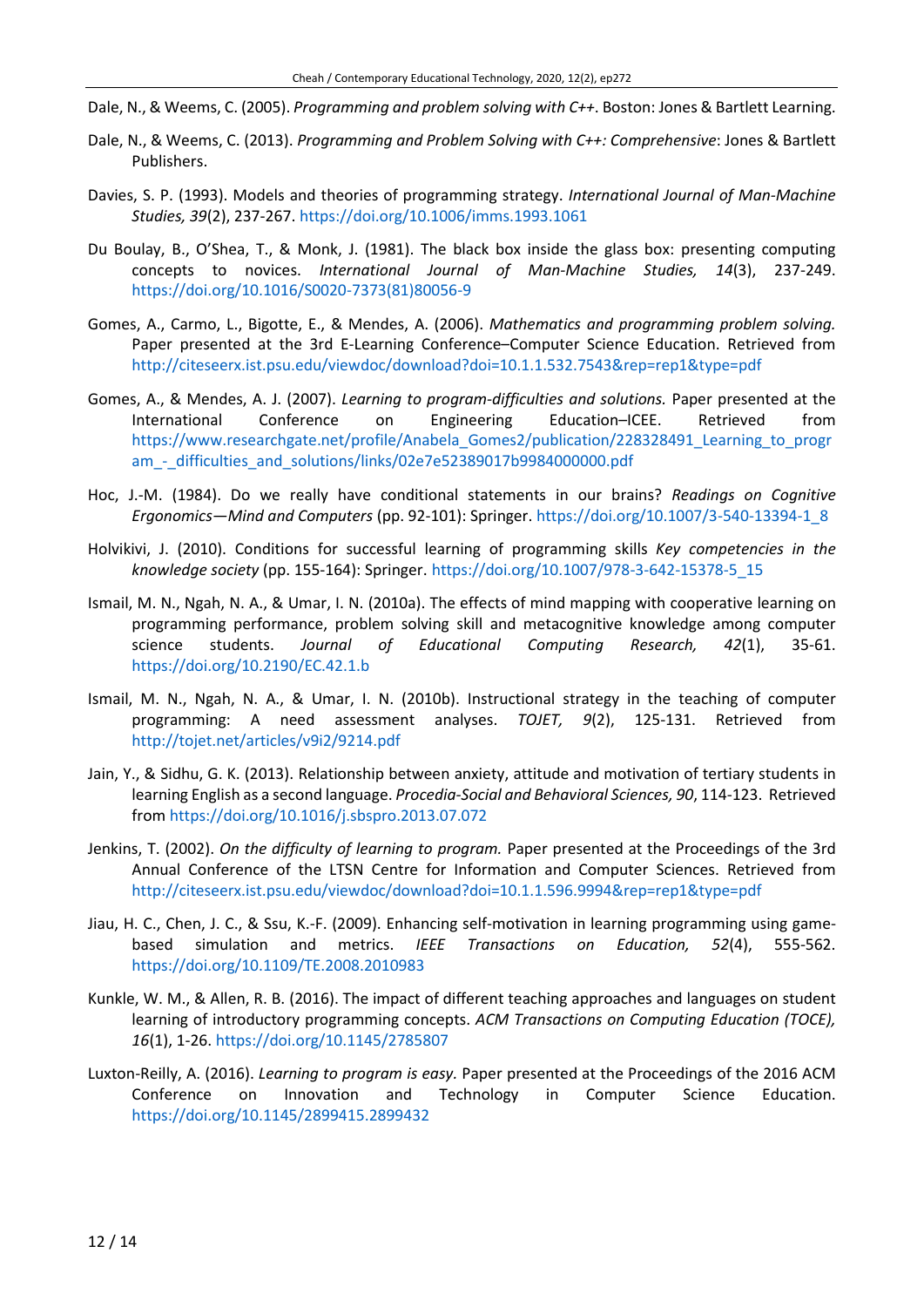- McGill, T. J., & Volet, S. E. (1997). A conceptual framework for analyzing students' knowledge of programming. *Journal of research on Computing in Education, 29*(3), 276-297. <https://doi.org/10.1080/08886504.1997.10782199>
- Moser, R. (1997). *A fantasy adventure game as a learning environment: why learning to program isso difficult and what can be done about it.* Paper presented at the ACM SIGCSE Bulletin. <https://doi.org/10.1145/268819.268853>
- Ng, E., & Bereiter, C. (1991). Three levels of goal orientation in learning. *Journal of the Learning Sciences, 1*(3- 4), 243-271. <https://doi.org/10.1080/10508406.1991.9671972>
- Papadakis, S., Kalogiannakis, M., Orfanakis, V., & Zaranis, N. (2014). *Novice programming environments. Scratch & app inventor: a first comparison.* Paper presented at the Proceedings of the 2014 workshop on interaction design in educational environments. <https://doi.org/10.1145/2643604.2643613>
- Papadakis, S., Kalogiannakis, M., & Zaranis, N. (2016). Developing fundamental programming concepts and computational thinking with ScratchJr in preschool education: a case study. *International Journal of Mobile Learning and Organisation, 10*(3), 187-202. Retrieved from [https://www.academia.edu/download/47316510/IJMLO10305\\_Papadakis\\_et\\_al.pdf](https://www.academia.edu/download/47316510/IJMLO10305_Papadakis_et_al.pdf)
- Perkins, D. N., Hancock, C., Hobbs, R., Martin, F., & Simmons, R. (1986). Conditions of learning in novice programmers. *Journal of Educational Computing Research, 2*(1), 37-55. [https://doi.org/10.2190/GUJT-](https://doi.org/10.2190/GUJT-JCBJ-Q6QU-Q9PL)[JCBJ-Q6QU-Q9PL](https://doi.org/10.2190/GUJT-JCBJ-Q6QU-Q9PL)
- Piwek, P., & Savage, S. (2020). Challenges with Learning to Program and Problem Solve: An Analysis of Student Online Discussions. <https://doi.org/10.1145/3328778.3366838>
- Qian, Y., & Lehman, J. (2017). Students' misconceptions and other difficulties in introductory programming: A literature review. *ACM Transactions on Computing Education (TOCE), 18*(1), 1-24. https://doi.org/10.1145/3077618
- Rafique, W., Dou, W., Hussain, K., & Ahmed, K. (2020). Factors Influencing Programming Expertise in a Webbased E-learning Paradigm. *Online Learning, 24*(1). <https://doi.org/10.24059/olj.v24i1.1956>
- Rist, R. S. (1995). Program structure and design. *Cognitive science, 19*(4), 507-562. [https://doi.org/10.1207/s15516709cog1904\\_3](https://doi.org/10.1207/s15516709cog1904_3)
- Rist, R. S. (1996). Teaching Eiffel as a first language. *Journal of Object-Oriented Programming, 9*(1), 30-41.
- Robins, A. (2019). Novice programmers and introductory programming. *The Cambridge Handbook of Computing Education Research, Cambridge Handbooks in Psychology*, 327-376. Retrieved from <https://www.otago.ac.nz/computer-science/otago706761.pdf>
- Robins, A., Rountree, J., & Rountree, N. (2003). Learning and Teaching Programming: A Review and Discussion. *Computer Science Education, 13*(2), 137-172. [https://doi.org/10.1076/](https://doi.org/10.1076/csed.13.2.137.14200) [csed.13.2.137.14200](https://doi.org/10.1076/csed.13.2.137.14200)
- Rogalski, J., & Samurçay, R. (1990). Acquisition of programming knowledge and skills. *Psychology of programming, 18*, 157-174. <https://doi.org/10.1016/B978-0-12-350772-3.50015-X>
- Savage, S., & Piwek, P. (2019). Full report on challenges with learning to program and problem solve: an analysis of first year undergraduate Open University distance learning students' online discussions. Retrieved from [http://oro.open.ac.uk/68073/1/IOC\\_TM112\\_Python\\_Help\\_Forum\\_Research.pdf](http://oro.open.ac.uk/68073/1/IOC_TM112_Python_Help_Forum_Research.pdf)
- Soloway, E., Bonar, J., & Ehrlich, K. (1983). Cognitive strategies and looping constructs: An empirical study. *Communications of the ACM, 26*(11), 853-860. <https://doi.org/10.1145/182.358436>
- Soloway, E., & Spohrer, J. C. (2013). *Studying the novice programmer*. Hillsdale, New Jersey: Psychology Press. <https://doi.org/10.4324/9781315808321>